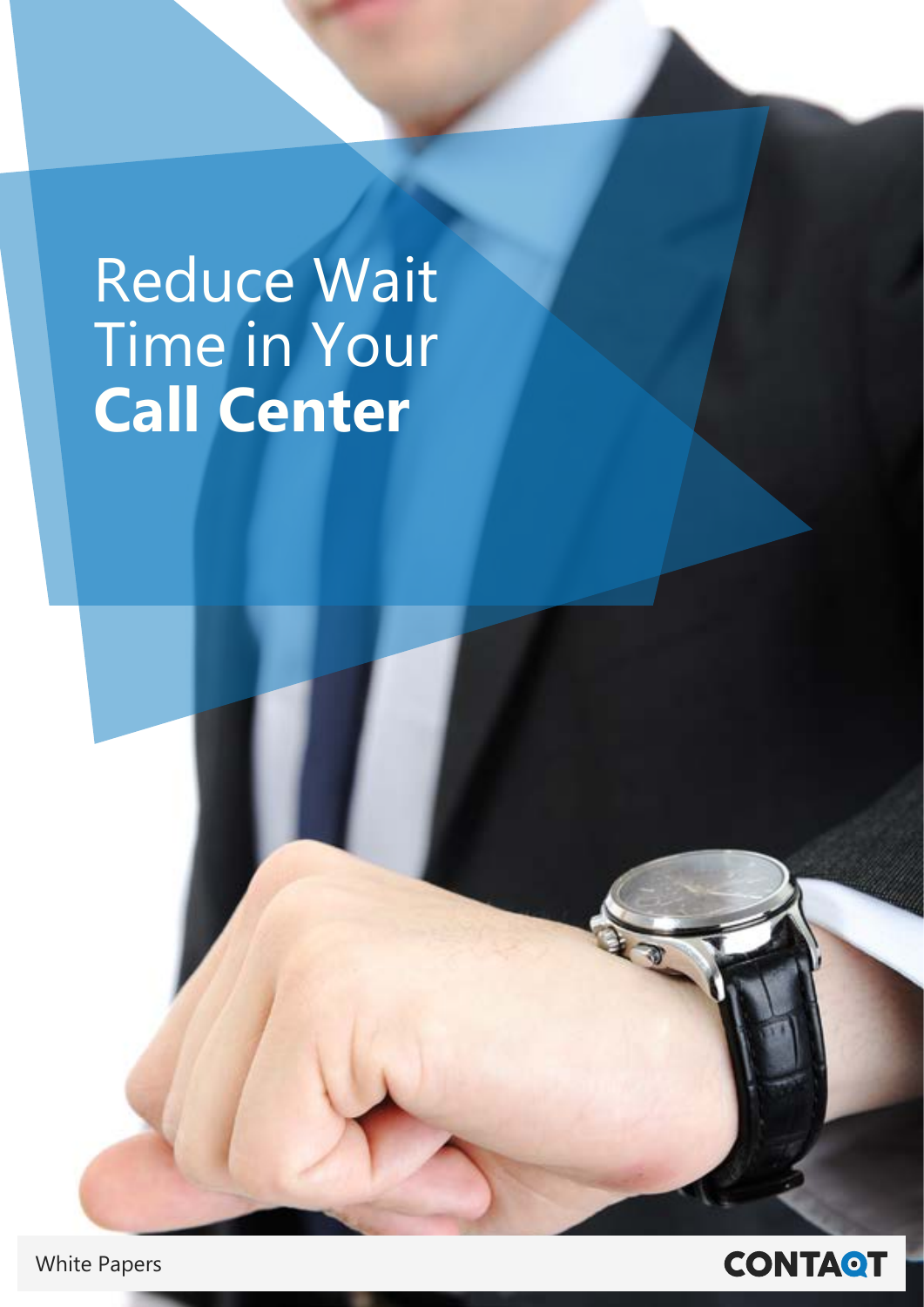# Table of Contents

| Introduction                          | 3 |
|---------------------------------------|---|
| <b>Route Automatically</b>            | 4 |
| A Revolution of Today: Self-service   | 5 |
| <b>Eliminate the Queue Experience</b> | 6 |
| <b>Call Your Customers Back</b>       | 8 |
| Conclusion                            | 9 |

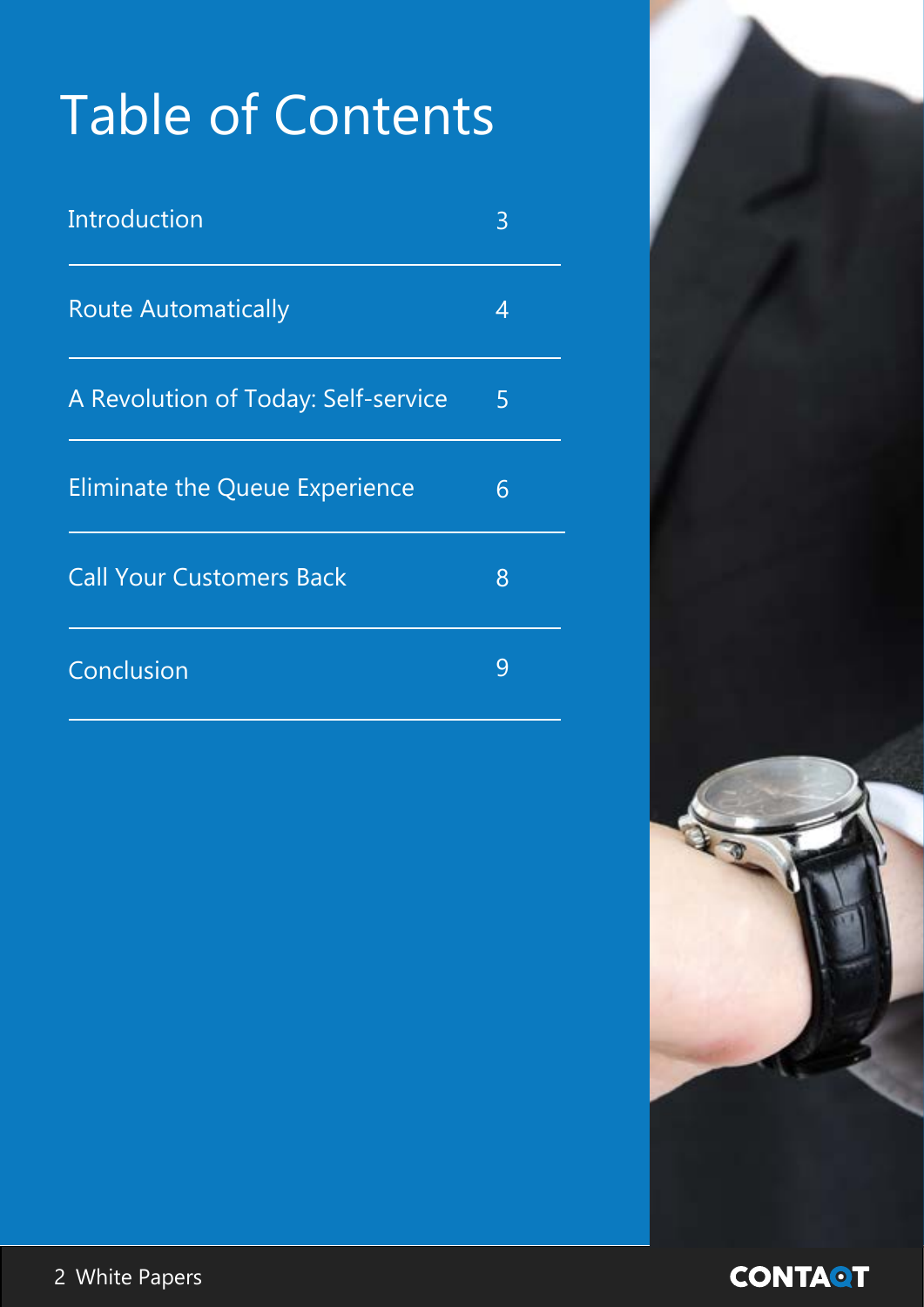# <span id="page-2-0"></span>Introduction

#### Efficiency is one of the primary concerns of contact centers worldwide

In fact, efficiency is so important that development in more efficient practices and technology is ongoing.

Contagt's solution offers various features to help reduce wait time in your call center.

The features covered will include IVR. virtual hold queue, callback option, and IVR. Planning the workload is also crucial when

determining how to make a contact center run more efficiently.

This document contains information on how you can run your contact center more efficiently through necessary Contagt .features

The features mentioned will help reduce wait time in your call center tremendously.

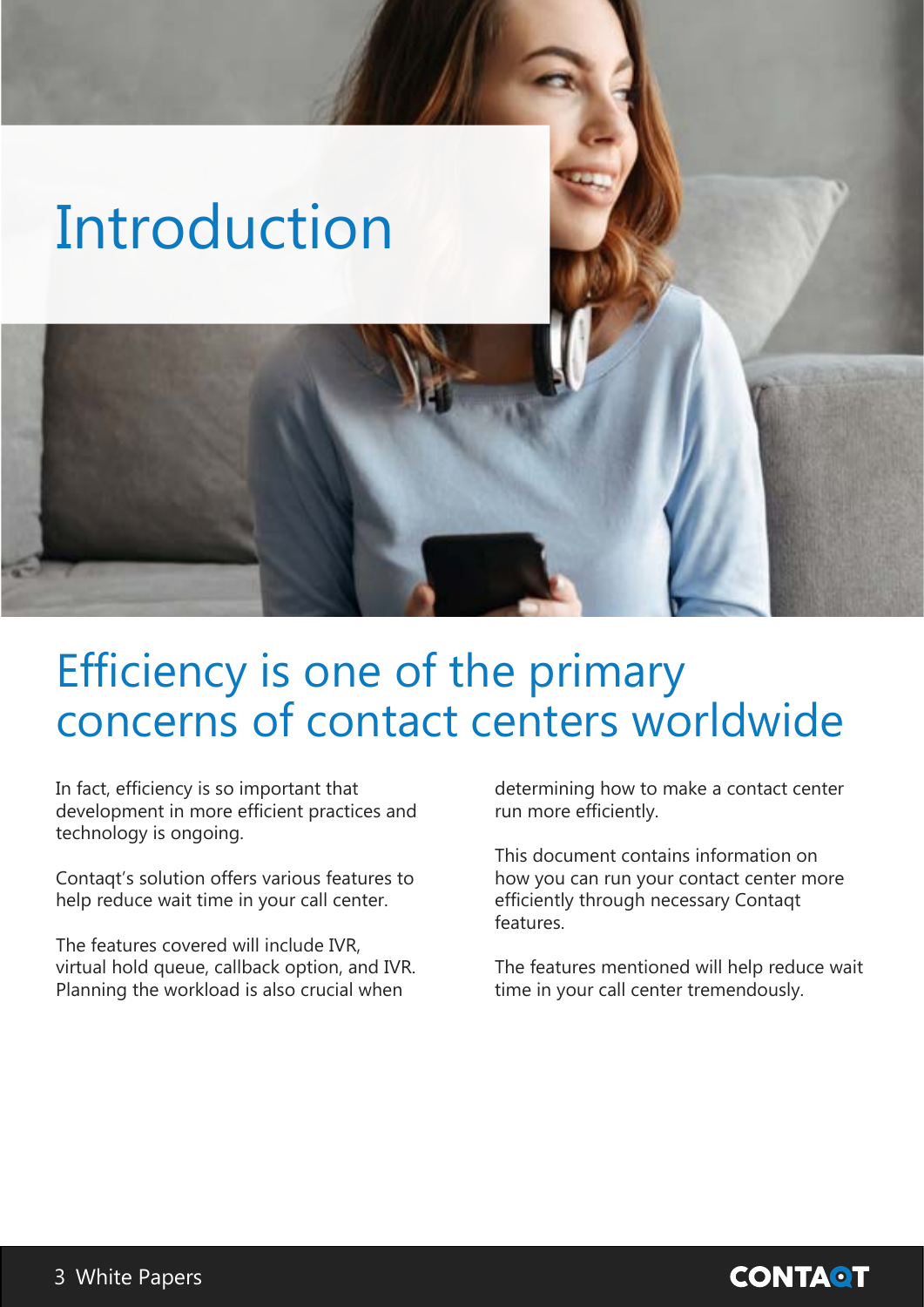## <span id="page-3-0"></span> Route Automatically

When customers call, the last thing they want to do is wait on the phone for an agent to simply route them to the right department

Not only does it take valuable time out of their day, it takes up your agents' time that could be utilized for more complex tasks as .well

IVR, an interactive voice system, significantly reduces the time your customers have to wait to be routed to the right agent for their .requests

When a customer calls, they no longer

have to wait for an agent to pick up the phone and route them to the appropriate .department

IVR is available to entirely eliminate the wait time for routing.

With Contagt, you may use IVR to reduce the wait time in your call center by enabling customers to call and be routed .automatically

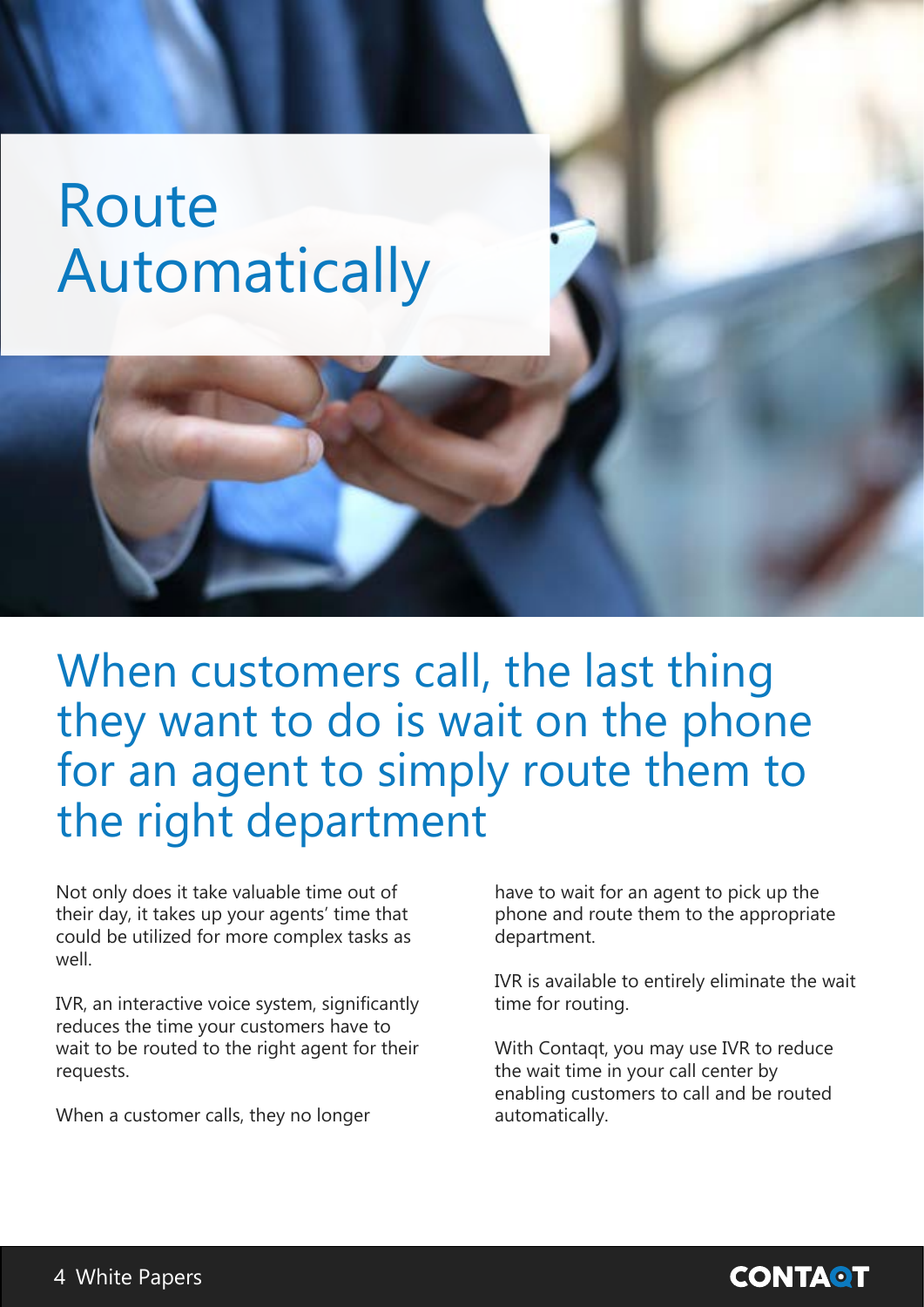### <span id="page-4-0"></span>**A Revolution** of Today: Self-service

Today's customers want access to services whenever they want through whichever channel they want as well as at whatever pace they want

Self-service IVR is a Contagt feature that allows your customers to access services without the need for a live representative.

Self-service IVR can include a customer's account balance, tracking orders, billing statements - all of which can be accessed by the customer at any time without the help of a live agent.

Self-service IVR reduces the wait time in

vour call center because self-service IVR is available 24/7, regardless of holidays or hours of operation.

By providing self-service IVR for your customers, you may also increase agent availability due to the time you save completing simple customer requests that a self-service IVR does automatically and .quickly

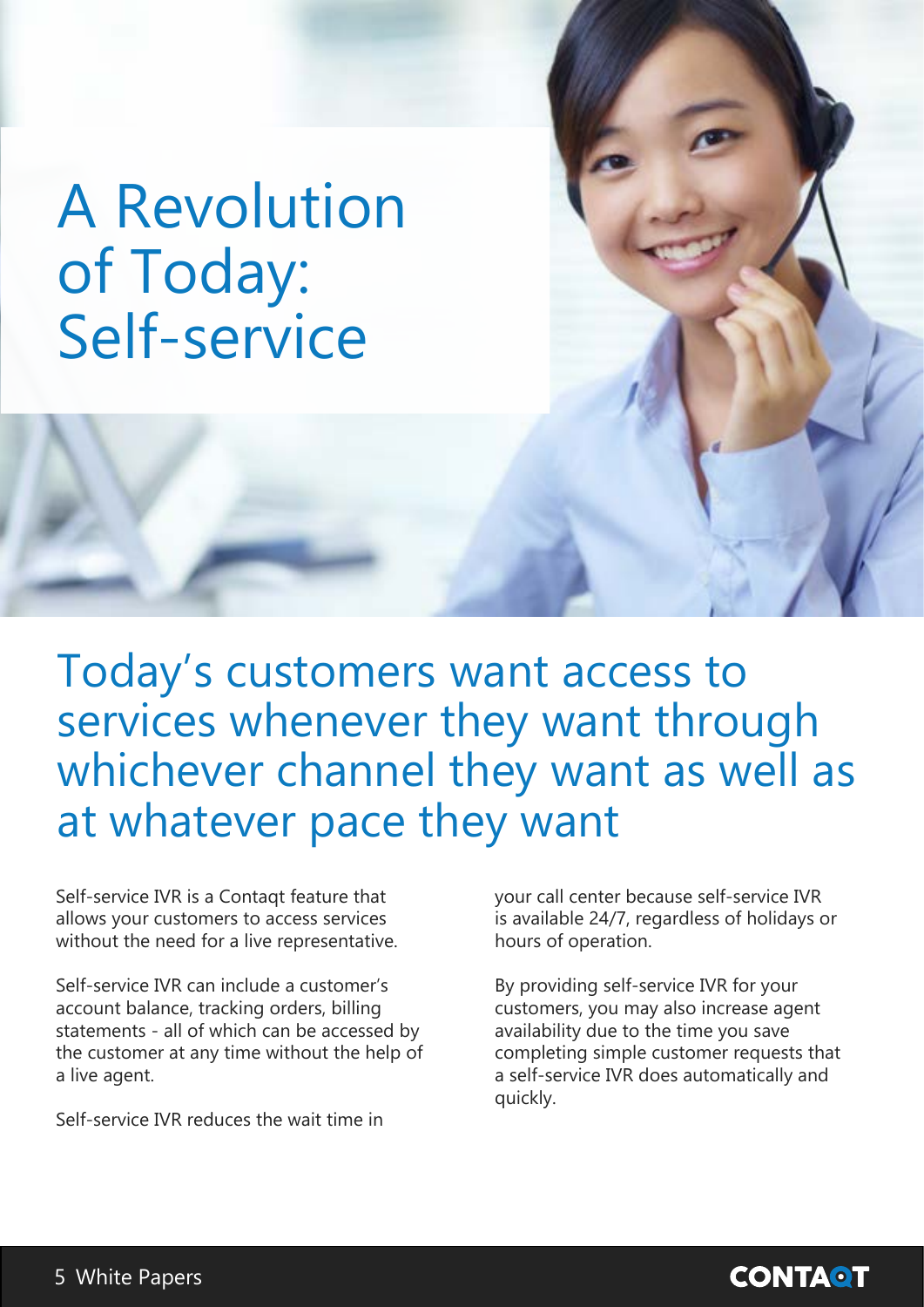<span id="page-5-0"></span>

The time customers spend waiting on the phone for an agent to answer to their requests is typically one of the most important factors to address when reducing wait time in your call center

Sometimes customers can wait an extremely long time which can cause frustration as well as an increase in the hang up rate.

To reduce the wait time in your call center, you may utilize Contaqt's Virtual Hold Queue to completely eliminate the queue experience.

With Virtual Hold Queue, customers may call into your contact center and be given the option to be called back once it is their turn in the queue.

Virtual Hold Queue enables customers to go about their day while they are waiting for your agents to call them back.

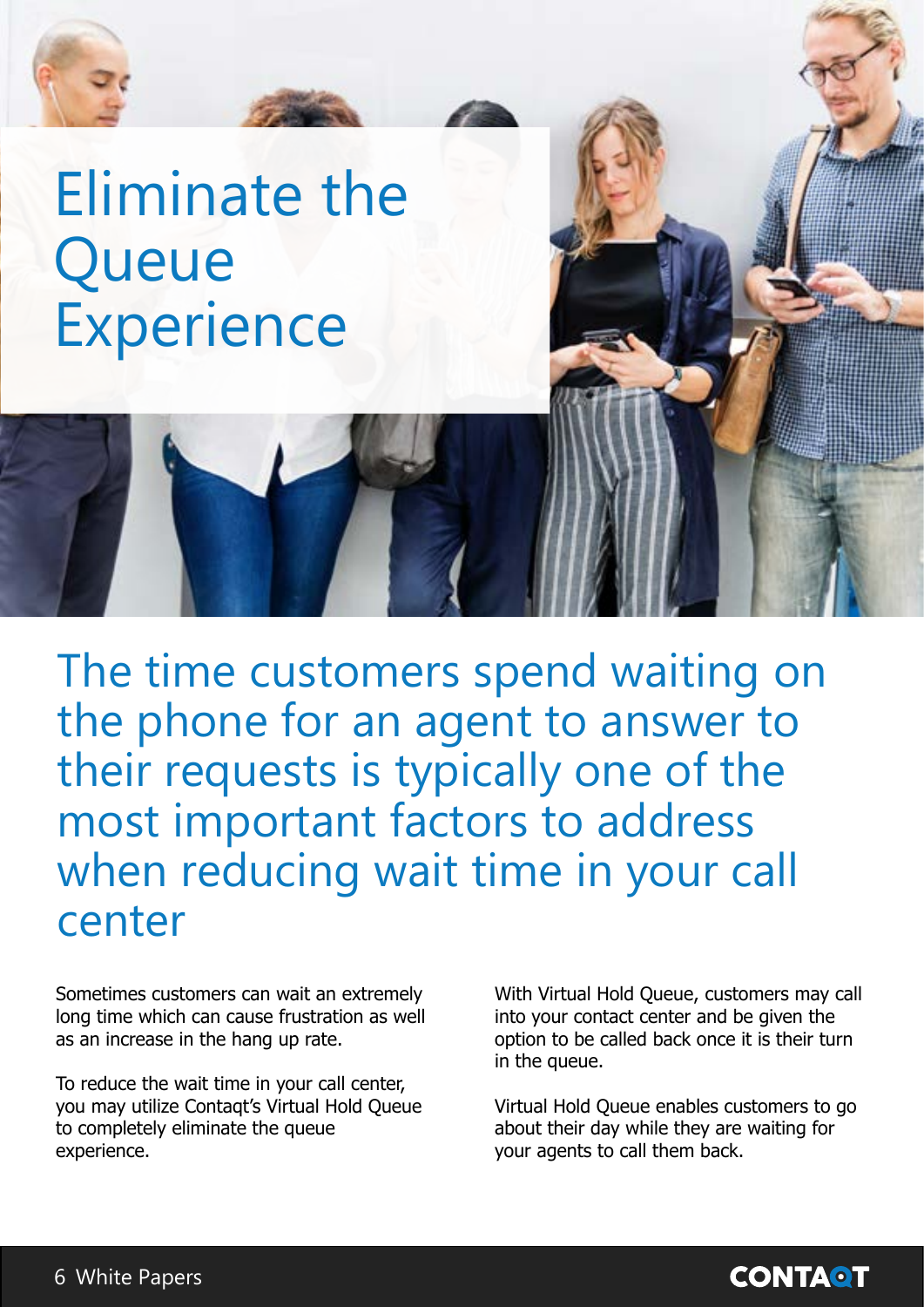# **Eliminate the**  Queue **Experience**

Their place in the queue is set from the moment they call into your contact center. The Virtual Hold Queue allows you to reduce the hang up rate by reducing the time your customers wait to be serviced on the phone.

When Virtual Hold Queue is used, your contact center may receive higher ratings in customer satisfaction through the reduction of wait time.

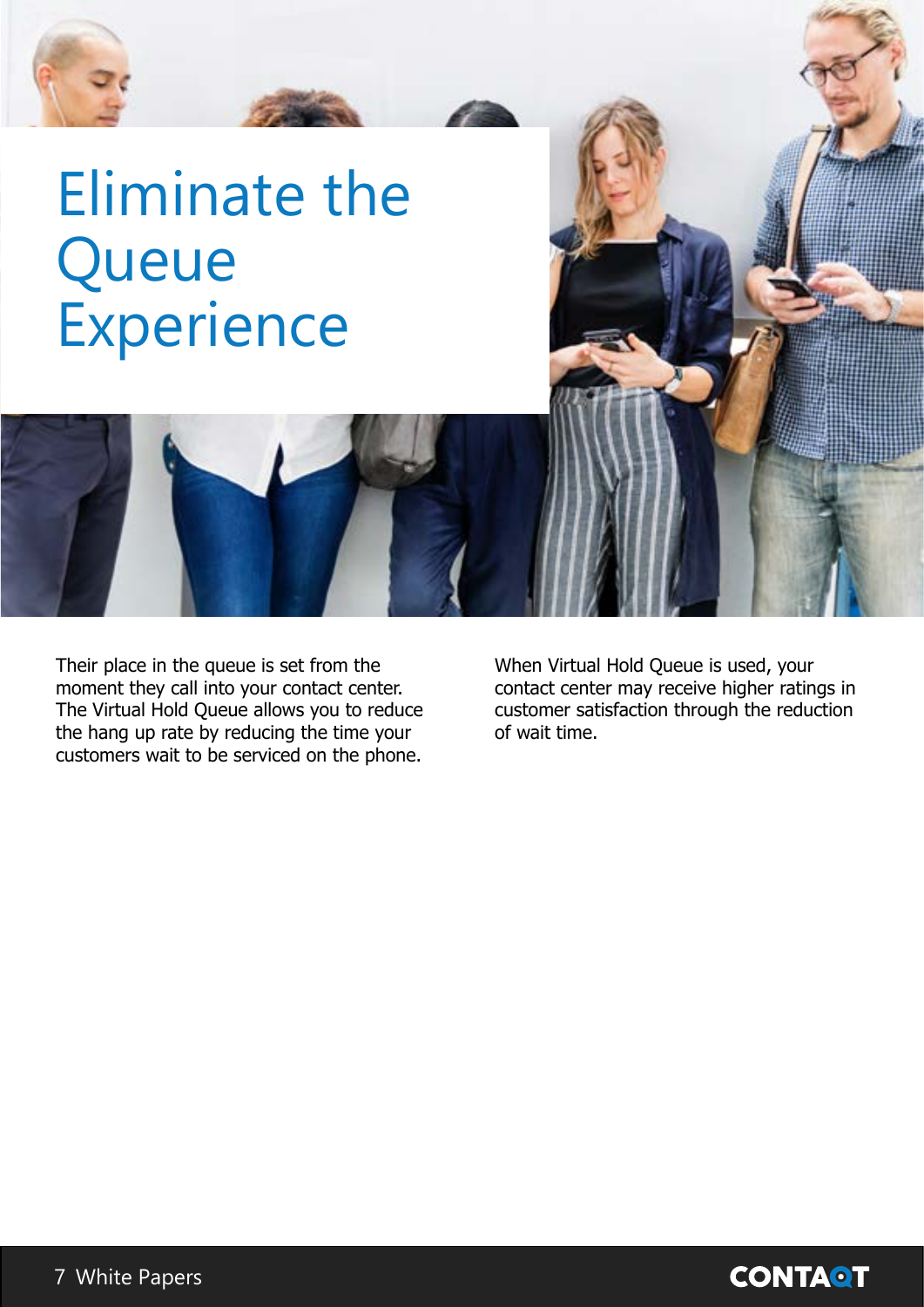

# <span id="page-7-0"></span>**Call Your Customers Back**



#### Callback offers your customers the option to be called back at a time most convenient for them

If none of the agents are available to answer to a customer's request, they can call the customer back without having the customer stay on the phone to complete a request.

Giving your customers the option to be called back allows them to not have to wait on the phone for an agent, making the feature help you run a more efficient contact center- without overloading your agents.

In the case of long wait times, Callback settings can be configured to announce the length of the wait time while they are calling to help reduce customer frustration and increase the opportunity to choose the callback option.